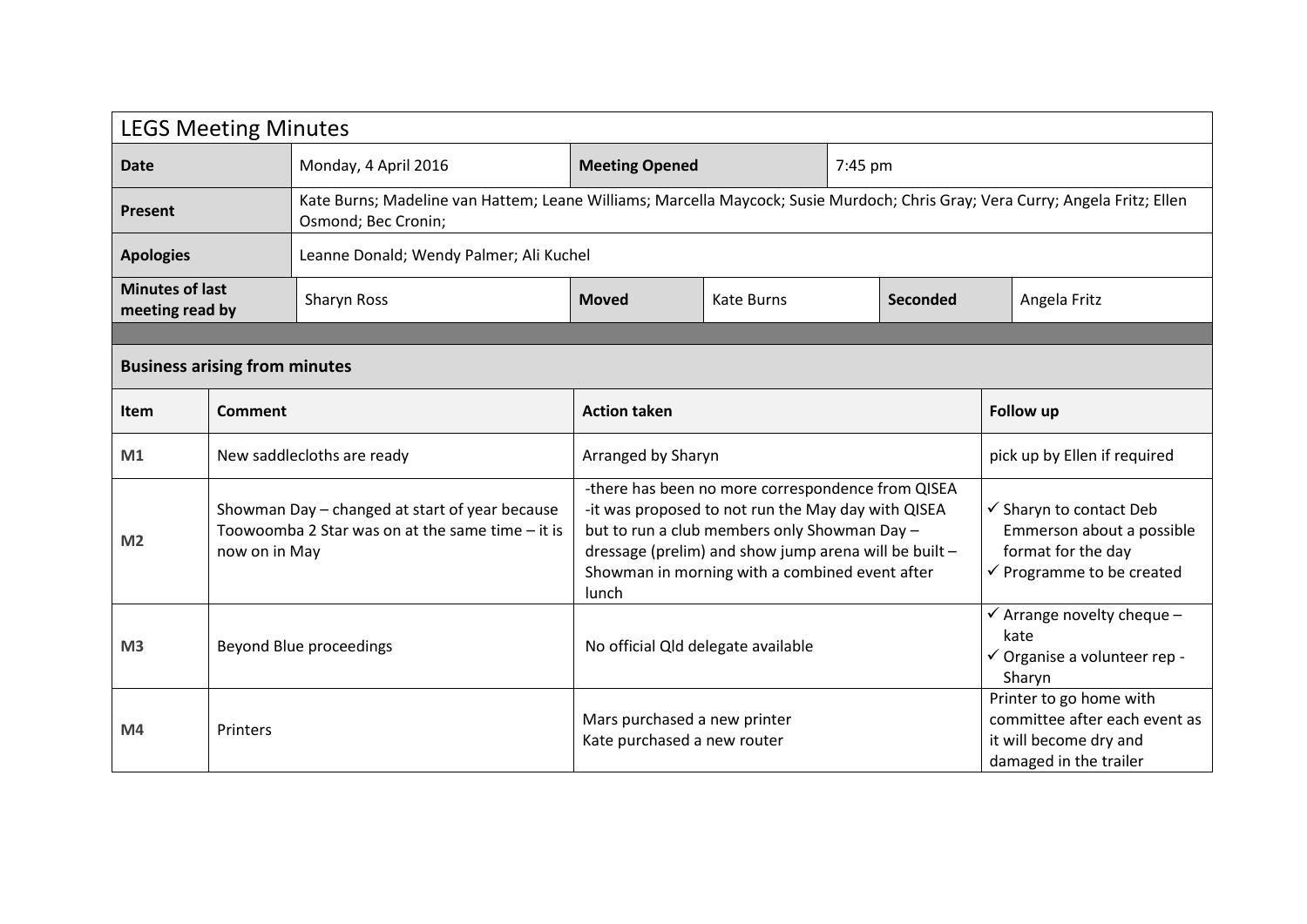| M <sub>5</sub>            | <b>Blue Card</b>                                                                                                                                                                                                                                                                                                                                                                 | Committee members require blue cards<br>Blue cards are free to members also<br>Suggested that First Aid persons also hold a blue card if<br>don't already                          | Committee and members to<br>follow up with Mars to receive<br>blue card         |  |  |  |  |
|---------------------------|----------------------------------------------------------------------------------------------------------------------------------------------------------------------------------------------------------------------------------------------------------------------------------------------------------------------------------------------------------------------------------|------------------------------------------------------------------------------------------------------------------------------------------------------------------------------------|---------------------------------------------------------------------------------|--|--|--|--|
| M <sub>6</sub>            | Venue change for monthly meetings                                                                                                                                                                                                                                                                                                                                                | no venue has been decided, club to look at Annie Room<br>Gatton, Fairways Tavern Hatton Vale<br>the priority is to encourage members living in certain<br>areas to attend meetings | Chris Grey to research and<br>advise Sharyn of findings prior<br>to May meeting |  |  |  |  |
| <b>Correspondence In</b>  |                                                                                                                                                                                                                                                                                                                                                                                  |                                                                                                                                                                                    |                                                                                 |  |  |  |  |
| 1                         | A complaint was received about a stallion grazing in an area that needed to be passed by other horses - people felt unsafe - it was suggested<br>that no led horses are to be in the competition area- if people do come into the arena leading a horse it may entail elimination. The competition<br>area includes the sand warm-up arena, the indoor arena and the main arena. |                                                                                                                                                                                    |                                                                                 |  |  |  |  |
| $\overline{\mathbf{c}}$   | RACQ Insurance for green trailer \$43.16                                                                                                                                                                                                                                                                                                                                         |                                                                                                                                                                                    |                                                                                 |  |  |  |  |
| 3                         | One membership                                                                                                                                                                                                                                                                                                                                                                   |                                                                                                                                                                                    |                                                                                 |  |  |  |  |
| 4                         | Ian Francis Horsemanship Clinic pamphlets                                                                                                                                                                                                                                                                                                                                        |                                                                                                                                                                                    |                                                                                 |  |  |  |  |
| 5                         | Updated judges lists from Vicki Gowland                                                                                                                                                                                                                                                                                                                                          |                                                                                                                                                                                    |                                                                                 |  |  |  |  |
| 6                         | Fashions on the Arena                                                                                                                                                                                                                                                                                                                                                            |                                                                                                                                                                                    |                                                                                 |  |  |  |  |
| <b>Correspondence Out</b> |                                                                                                                                                                                                                                                                                                                                                                                  |                                                                                                                                                                                    |                                                                                 |  |  |  |  |
| 1                         | nil                                                                                                                                                                                                                                                                                                                                                                              |                                                                                                                                                                                    |                                                                                 |  |  |  |  |
| <b>Treasurers Report</b>  |                                                                                                                                                                                                                                                                                                                                                                                  |                                                                                                                                                                                    |                                                                                 |  |  |  |  |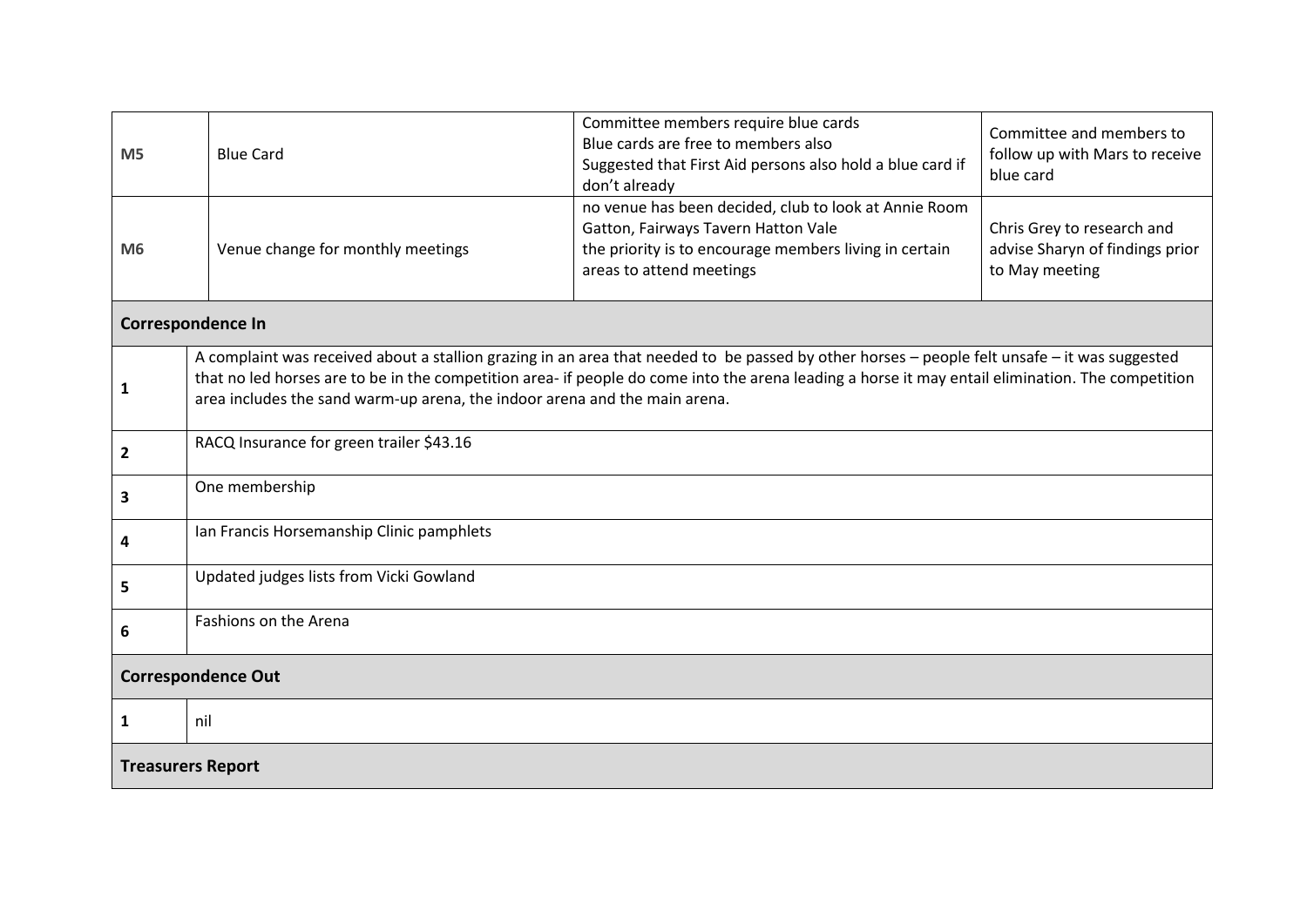| Cashbook Balance        | \$14,309.49<br>At 31.3.16                                                                                                                                                                                                                                                                                                                                                                                                                                                                                                                       | <b>Other Balance</b>                                                                                                                                                                                                                                                                          | \$ | Moved by                                                                                                                                                                                                                                                                                | Mars Maycock                         | Seconded by                                                                                  | Leane Williams      |  |
|-------------------------|-------------------------------------------------------------------------------------------------------------------------------------------------------------------------------------------------------------------------------------------------------------------------------------------------------------------------------------------------------------------------------------------------------------------------------------------------------------------------------------------------------------------------------------------------|-----------------------------------------------------------------------------------------------------------------------------------------------------------------------------------------------------------------------------------------------------------------------------------------------|----|-----------------------------------------------------------------------------------------------------------------------------------------------------------------------------------------------------------------------------------------------------------------------------------------|--------------------------------------|----------------------------------------------------------------------------------------------|---------------------|--|
| <b>General Business</b> |                                                                                                                                                                                                                                                                                                                                                                                                                                                                                                                                                 |                                                                                                                                                                                                                                                                                               |    |                                                                                                                                                                                                                                                                                         |                                      |                                                                                              |                     |  |
| <b>Raised by</b>        | Comment                                                                                                                                                                                                                                                                                                                                                                                                                                                                                                                                         |                                                                                                                                                                                                                                                                                               |    | <b>Action required</b>                                                                                                                                                                                                                                                                  |                                      | <b>Action by</b>                                                                             | Item ID<br>(month#) |  |
| Chris Grey              | Items from minutes to be allocated for future<br>reference                                                                                                                                                                                                                                                                                                                                                                                                                                                                                      |                                                                                                                                                                                                                                                                                               |    |                                                                                                                                                                                                                                                                                         | new minutes template to be created   | Kate                                                                                         | Ap1                 |  |
| Sharyn Ross             | 16 <sup>th</sup> /17 <sup>th</sup> April - a training weekend is being run at<br>Gatton indoor<br>Protocol Day Only the indoor will be needed - 30<br>minutes needed for each rider - riders nominate which<br>test - ride test, receive feedback from judge and work<br>on 'sticky' areas with Sharyn<br>Sharyn proposed the lessons with Ruth be capped at<br>\$50, \$30 for jump lessons (group lessons) and for the<br>\$20 Protocol (limited to 15 riders).<br>The Club will subsidise members.<br>First Aid will be needed for both days. |                                                                                                                                                                                                                                                                                               |    | *Programme for the weekend to be<br>created:<br>-Ruth White (dressage) Sat<br>-Trudy Dougal (jumping) Sunday<br>-Protocol with Jen & Sharyn Sunday<br>*Confirm coaches costs<br>stabling & camping<br>*It was suggested that Saturday<br>night will be Thai at the Gatton Golf<br>Club. | *Set-up nominate for booking clinic, | *Programme-<br>Sharyn<br>*Judges costs<br>- Sharyn<br>*Nominate -<br>Wendy<br>*Dinner - Kate | Ap <sub>2</sub>     |  |
| <b>Kate Burns</b>       | updated                                                                                                                                                                                                                                                                                                                                                                                                                                                                                                                                         | Advised that the LEG website had been refreshed and<br>Requested members check out the website for<br>information about upcoming events etc                                                                                                                                                   |    | Advise members of the update and<br>maintain information on the page                                                                                                                                                                                                                    |                                      | *Advise<br>$members -$<br>kate<br>*Maintain<br>page -<br>ongoing - kate                      |                     |  |
| Vera Curry/Chris Grey   | check.                                                                                                                                                                                                                                                                                                                                                                                                                                                                                                                                          | It was suggested that people need to be trained in how<br>to gear check. It was suggested that an EA Rule Book<br>be printed off and left in the office. The EA Rule Book is<br>available online. There is a laminated information<br>sheet available for gear check. This is usually at gear |    | Link on website to EA rules<br>Advise to members on the 'jobs' at<br>LEGs during a competition day                                                                                                                                                                                      |                                      | link on website<br>– kate<br>'jobs at leg' on<br>website - kate                              | Ap4                 |  |